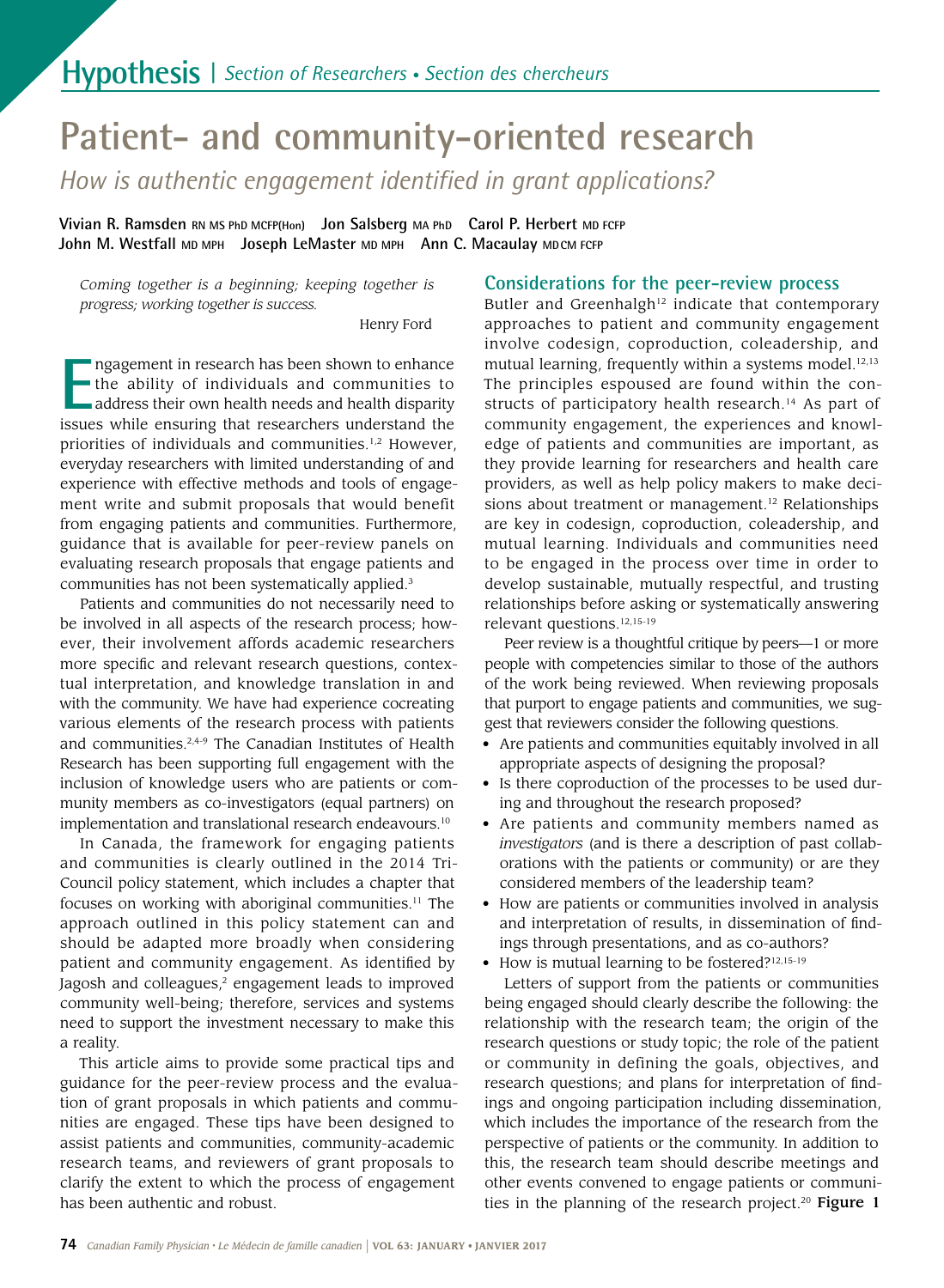nity in response to clarifying its authentic engagement. presents an example of a letter of support that evolved from authentic community engagement. This letter is by no means a template, but it serves as an example of a letter of support that was developed with a commu-In contrast, a letter that only states, for example, "… support for the research proposal of Drs [insert names] is a priority in our community" might be considered token involvement and not authentic engagement.

 to the patients and communities. Therefore, patients The peer-review system is designed to ensure accountability not only to the funding sources, but also